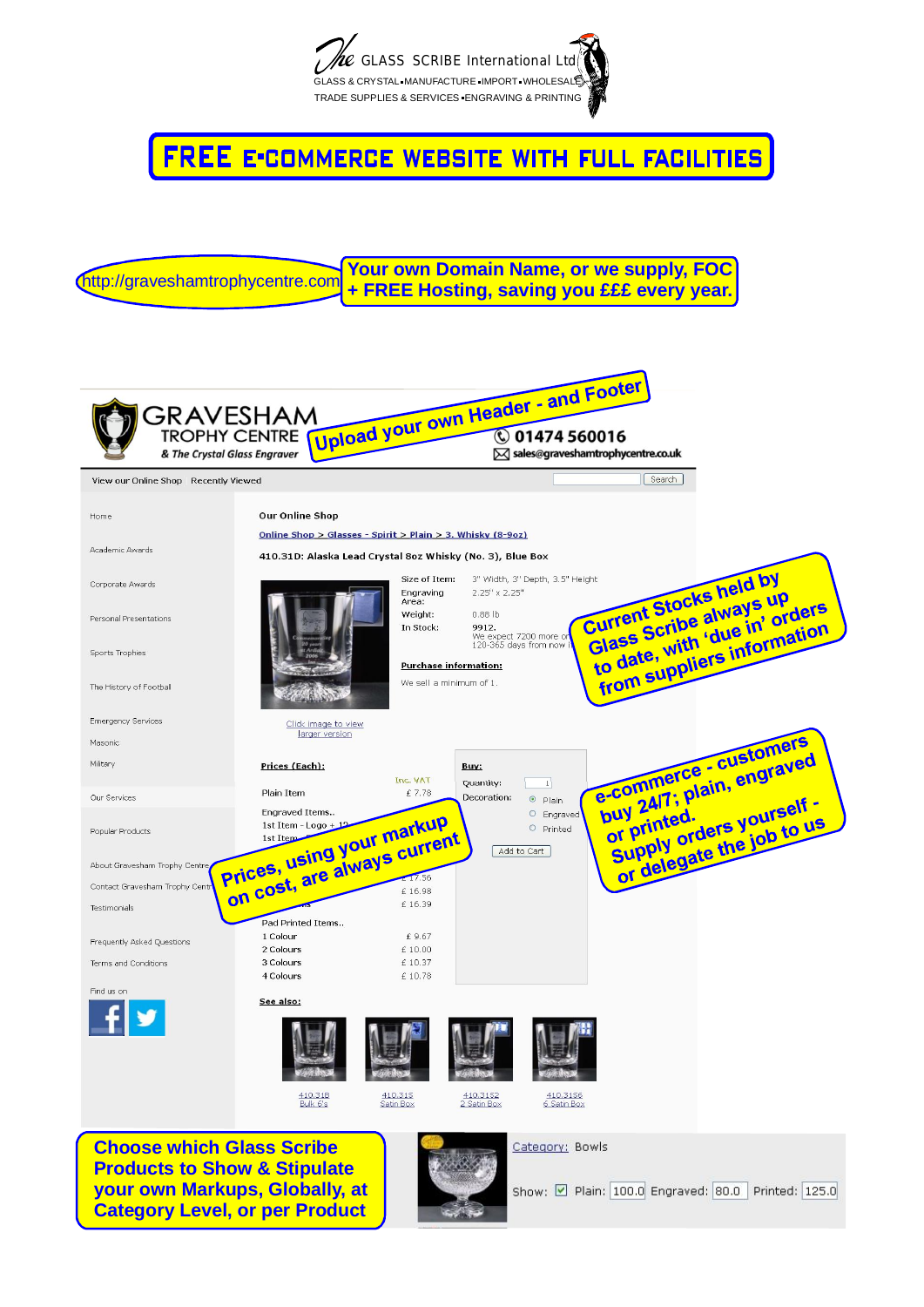## **FREE E-COMMERCE WEBSITE WITH FULL FACILITIES**



Note: Changes to header and footer images are affected as soon as they are saved.

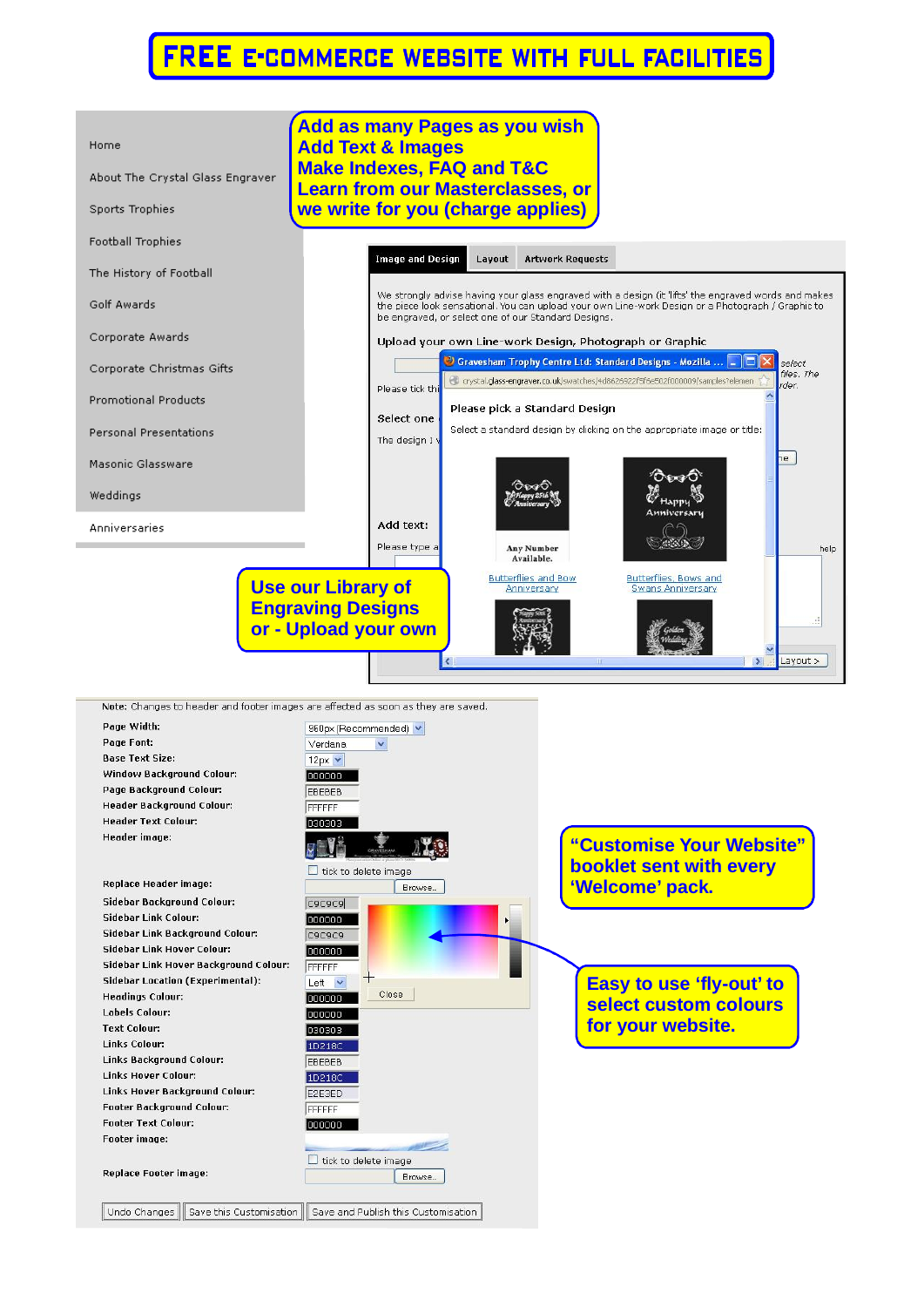